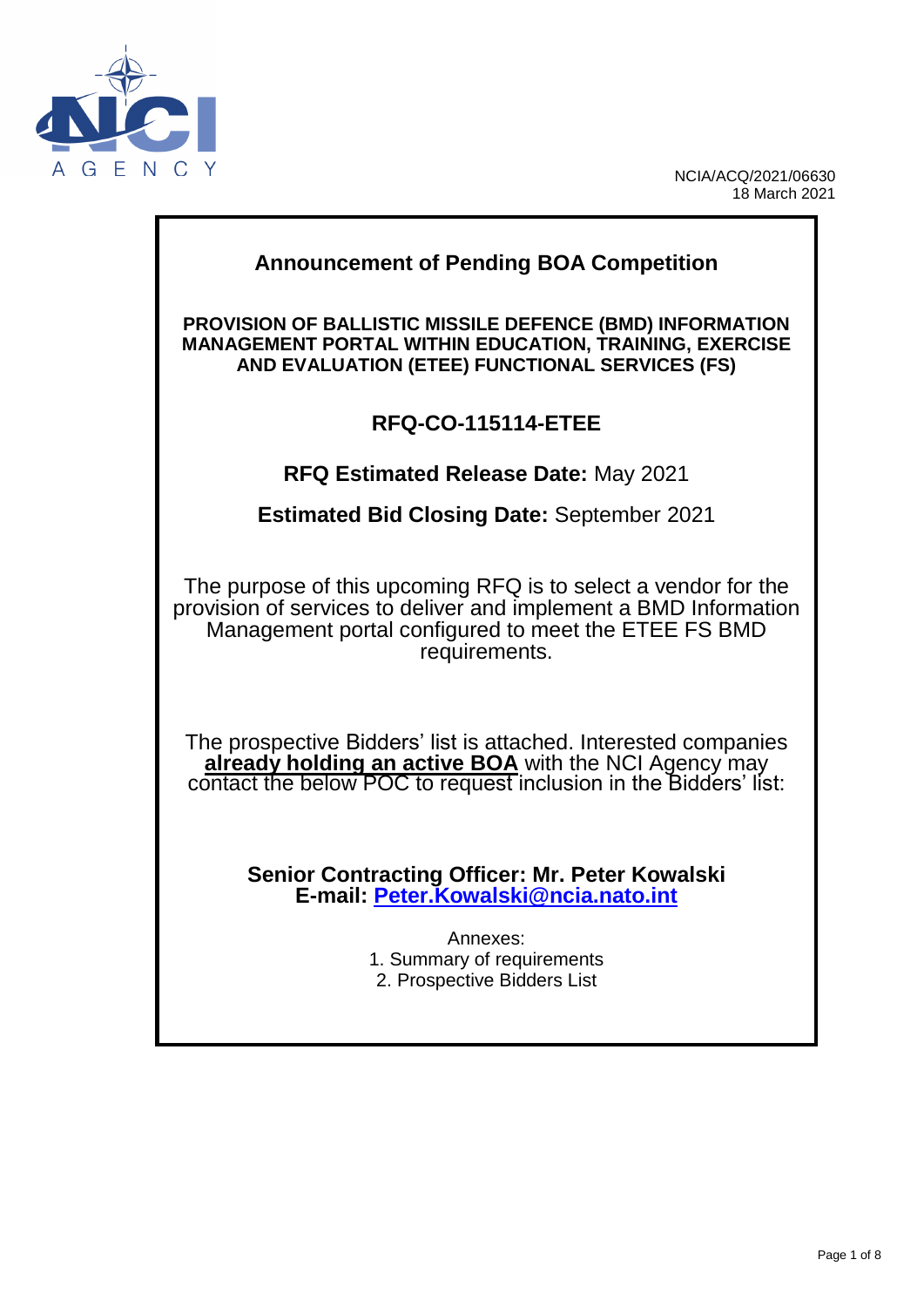

#### **1. Introduction:**

The purpose of this upcoming RFQ is to select a contractor through the existing NCI Agency Basic Ordering Agreement (BOA) procedure with the aim to obtain the provision of services to deliver and implement a Ballistic Missile Defence (BMD) Information Management (IM) portal.

The RFQ is conducted under the new NATO Procedures: "*Procedure Governing the Use of Basic Ordering Agreements concluded by the NATO Communications and Information Agency – 2019 version*", Ref: AC/4-D(2019)0004 (INV)

SPECIAL NOTE: With the aim to prevent an organizational conflict of interest in industrial roles under the overarching "*BMD Increment 1 Functions in ETEE FS*" project, Bidders and their prospective Sub-Contractors shall be excluded from participation in the companion NCI Agency ETEE FS project under IFB-CO-115115-ETEE entitled "*BMD Increment 1 Functions In ETEE FS - WP4 Operational Assurance & Test*".

#### **2. Scope**

The NCI Agency will conduct a competition to select a vendor to implement a Ballistic Missile Defence (BMD) Information Management (IM) portal. The selected contractor will use the latest NATO information portal technologies to deliver a BMD ETEE IM portal that fits into the NATO portal environment and is configured to meet the ETEE FS BMD requirements. The work will be performed in an iterative manner using an agile/Scrum approach for the software implementation portion of the effort. An intermediate delivery of the BMD ETEE IM portal is forseen after the first year.

The rough financial order of magnitude of the resulting contract is EUR 555K. The period of contract performance is anticipated to be approximately three years.

#### **3. Timeline**

| RFQ release:    | May 2021      |
|-----------------|---------------|
| Contract Award: | December 2021 |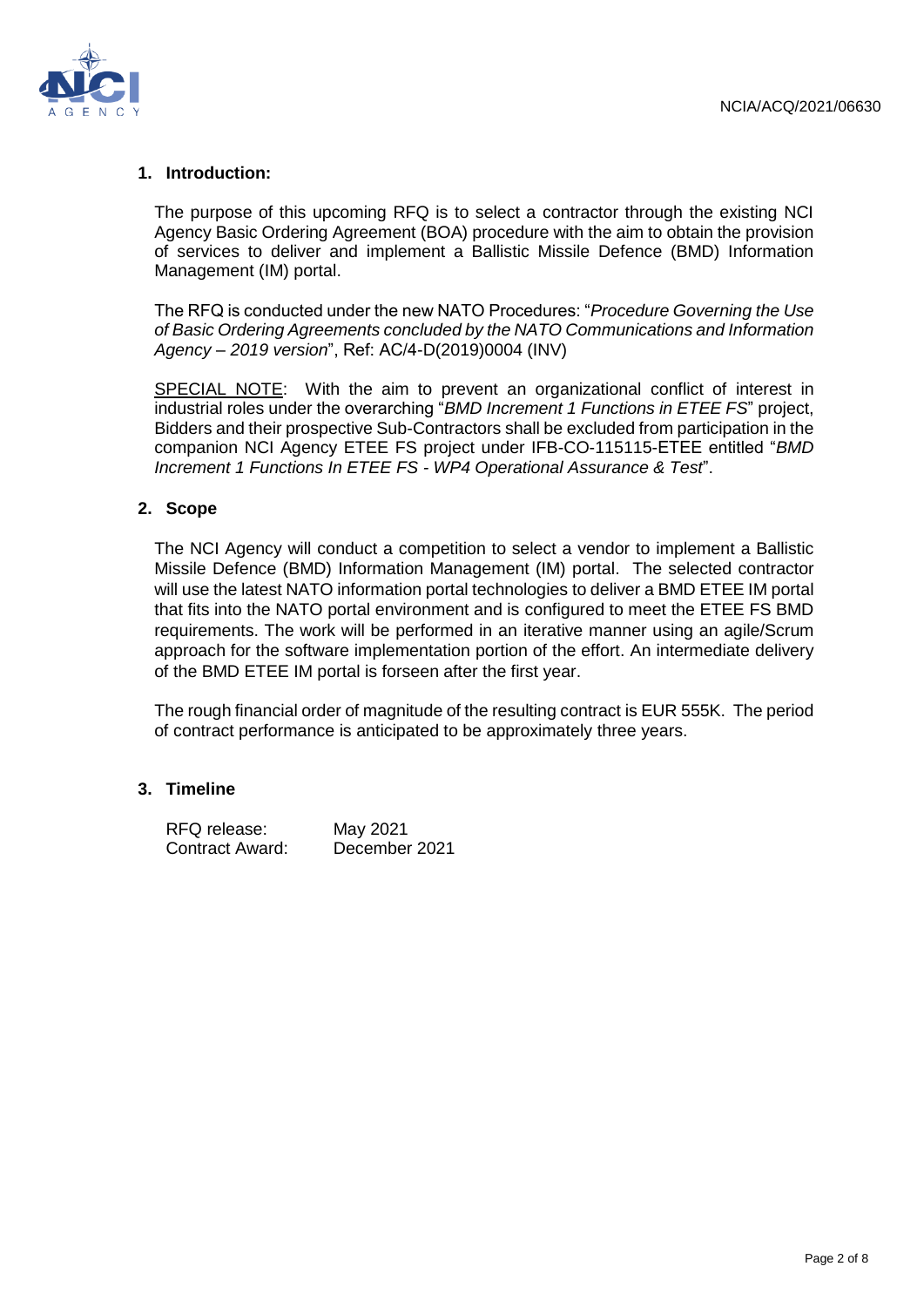

## RFQ-CO-115114-ETEE – PROSPECTIVE BIDDERS LIST

| Vendor                                   | <b>Country</b>  |
|------------------------------------------|-----------------|
| Approach Belgium SA/NV                   | <b>BELGIUM</b>  |
| BATS BELGIAN ADVANCED TECHNOLOGY SYSTEMS | <b>BELGIUM</b>  |
| <b>BDO Crossroad</b>                     | <b>BELGIUM</b>  |
| <b>BE NETWORKS</b>                       | <b>BELGIUM</b>  |
| Brevco Services S.C.S.                   | <b>BELGIUM</b>  |
| Comparex Software Belgium                | <b>BELGIUM</b>  |
| Compuware NV                             | <b>BELGIUM</b>  |
| Cypros C                                 | <b>BELGIUM</b>  |
| <b>EPIC blue BVBA</b>                    | <b>BELGIUM</b>  |
| Exitas nv                                | <b>BELGIUM</b>  |
| IBM Belgium NV/SA                        | <b>BELGIUM</b>  |
| <b>Ilias Solutions</b>                   | <b>BELGIUM</b>  |
| <b>MAGNOBEL</b>                          | <b>BELGIUM</b>  |
| MMS-Secure N.V.- S.A.                    | <b>BELGIUM</b>  |
| Nviso CVBA                               | <b>BELGIUM</b>  |
| PRODUCTION nv-sa                         | <b>BELGIUM</b>  |
| RHEA System S.A.                         | <b>BELGIUM</b>  |
| RMC Relationship Management Consultants  | <b>BELGIUM</b>  |
| The Test Leaders                         | <b>BELGIUM</b>  |
| <b>U2U Consult</b>                       | <b>BELGIUM</b>  |
| <b>KRISTANEA LTD.</b>                    | <b>BULGARIA</b> |
| Lirex BG Ltd                             | <b>BULGARIA</b> |
| TechnoLogica EAD                         | <b>BULGARIA</b> |
| <b>Compusult Limited</b>                 | <b>CANADA</b>   |
| CryptoMill Technologies Ltd.             | <b>CANADA</b>   |
| <b>McBride Consulting Group Inc</b>      | <b>CANADA</b>   |
| Network Innovations Inc.                 | <b>CANADA</b>   |
| RHEA Inc.                                | <b>CANADA</b>   |
| Resul Control Systems Ltd.               | <b>CANADA</b>   |
| <b>Smashblock Corporation</b>            | <b>CANADA</b>   |
| Synexxus Canada Inc.                     | <b>CANADA</b>   |
| CROZ d.o.o. za informaticku djelatnost   | <b>CROATIA</b>  |
| INFIGO IS d.o.o.                         | <b>CROATIA</b>  |
| KING ICT d.o.o                           | <b>CROATIA</b>  |
| Podatkovni Centar Kriz d.o.o.            | <b>CROATIA</b>  |
| Span PLC                                 | <b>CROATIA</b>  |
| Tehnozavod-Marusic                       | <b>CROATIA</b>  |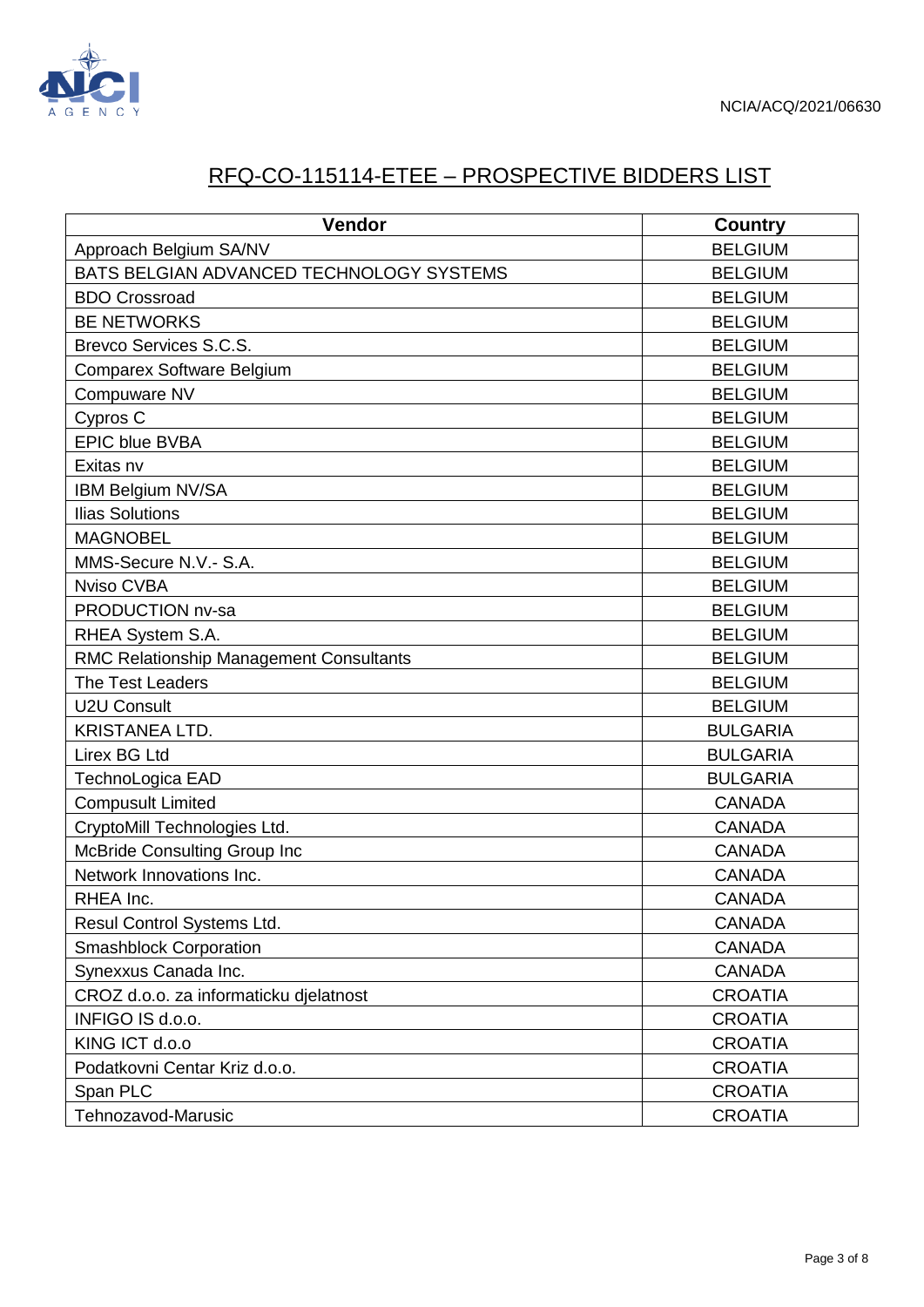

| Vendor                                                                 | <b>Country</b>        |
|------------------------------------------------------------------------|-----------------------|
| Autocont                                                               | <b>CZECH REPUBLIC</b> |
| Saab Czech                                                             | <b>CZECH REPUBLIC</b> |
| Ebicon ApS                                                             | <b>DENMARK</b>        |
| <b>GM MERC A/S</b>                                                     | <b>DENMARK</b>        |
| <b>IFAD TS A/S</b>                                                     | <b>DENMARK</b>        |
| idoc A/S                                                               | <b>DENMARK</b>        |
| Aktors OÜ                                                              | <b>ESTONIA</b>        |
| <b>G4S EESTI</b>                                                       | <b>ESTONIA</b>        |
| <b>Telegrupp AS</b>                                                    | <b>ESTONIA</b>        |
| <b>ADW Network</b>                                                     | <b>FRANCE</b>         |
| ALSID S.A.S                                                            | <b>FRANCE</b>         |
| <b>ATDI</b>                                                            | <b>FRANCE</b>         |
| Cogisys                                                                | <b>FRANCE</b>         |
| <b>EVOSYS</b>                                                          | <b>FRANCE</b>         |
| <b>Global Technologies</b>                                             | <b>FRANCE</b>         |
| <b>KHIPLUS ADVANCE</b>                                                 | <b>FRANCE</b>         |
| <b>MARLINK SAS</b>                                                     | <b>FRANCE</b>         |
| <b>METRACOM</b>                                                        | <b>FRANCE</b>         |
| <b>OKTAL Synthetic Environment</b>                                     | <b>FRANCE</b>         |
| Société Réseau Informaique et Gestion                                  | <b>FRANCE</b>         |
| Airbus Defence and Space GmbH                                          | <b>GERMANY</b>        |
| Bechtle GmbH & Co.KG                                                   | <b>GERMANY</b>        |
| Bell Computer-Netzwerke GmbH                                           | <b>GERMANY</b>        |
| <b>COMSOFT GmbH</b>                                                    | <b>GERMANY</b>        |
| Giesecke & Devrient GmbH                                               | <b>GERMANY</b>        |
| Hays AG                                                                | <b>GERMANY</b>        |
| <b>INTEC Industrie-Technik GmbH &amp; Co.KG</b>                        | <b>GERMANY</b>        |
| M-Medientechnik GmbH                                                   | <b>GERMANY</b>        |
| MagSoft® Computer und Software                                         | <b>GERMANY</b>        |
| Materna GmbH                                                           | <b>GERMANY</b>        |
| aditerna GmbH                                                          | <b>GERMANY</b>        |
| secunet International GmbH & Co. KG                                    | <b>GERMANY</b>        |
| Altec Integration S.A.                                                 | <b>GREECE</b>         |
| Cosmos Business Systems S.A.                                           | <b>GREECE</b>         |
| <b>INTRACOM TELECOM S.A.</b>                                           | <b>GREECE</b>         |
| SSA S.A.                                                               | <b>GREECE</b>         |
| Honvédelmi Minisztérium Elektronikai, Logisztikai és Vagyonkezelo zrt. | <b>HUNGARY</b>        |
| Kapsch BusinessCom Kft.                                                | <b>HUNGARY</b>        |
| Navigator Zrt.                                                         | <b>HUNGARY</b>        |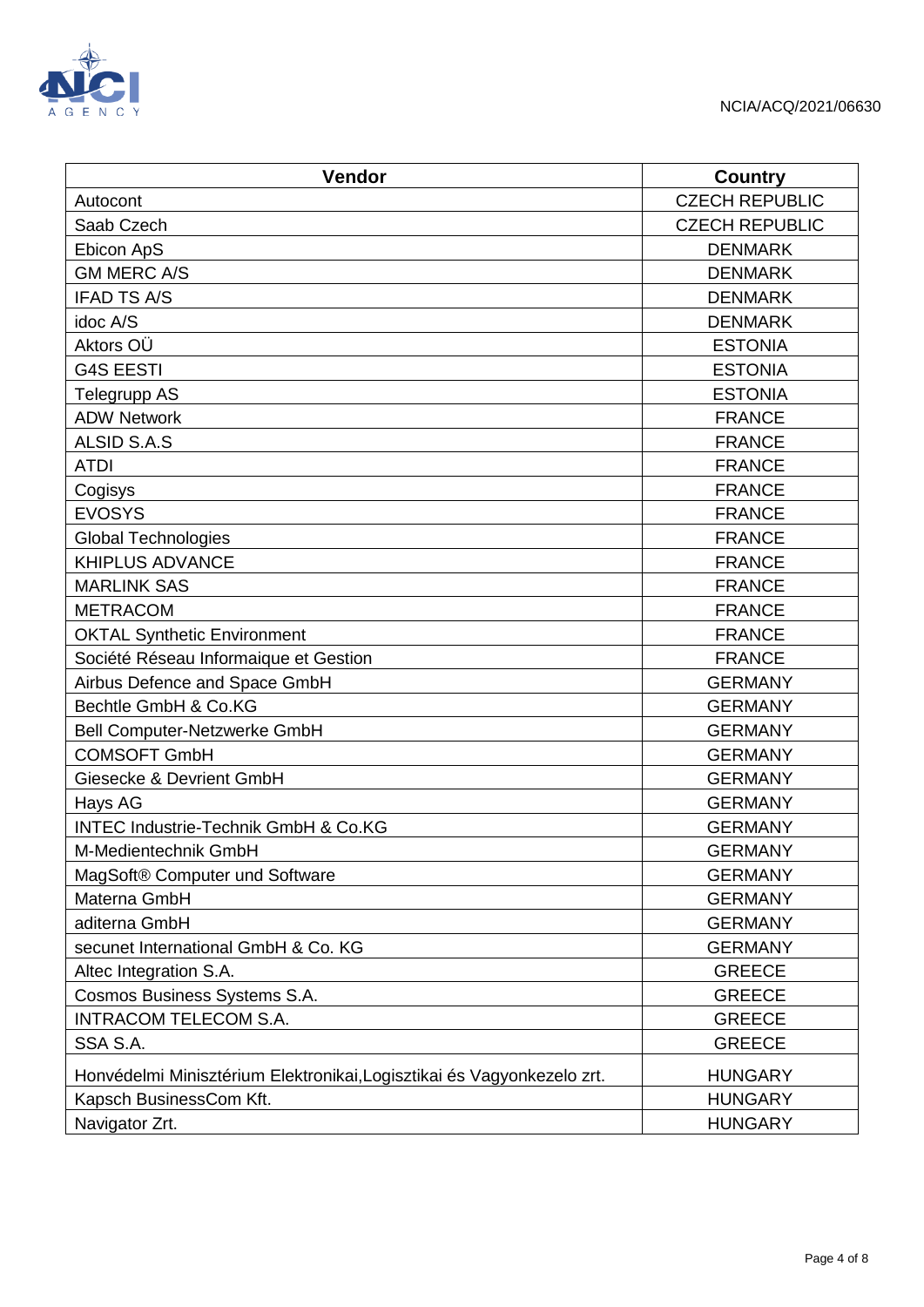

| Vendor                                   | <b>Country</b>     |
|------------------------------------------|--------------------|
| Siemens PSE Kft.                         | <b>HUNGARY</b>     |
| Creasys                                  | <b>ITALY</b>       |
| IES - S.r.L.                             | <b>ITALY</b>       |
| Italtel                                  | <b>ITALY</b>       |
| LEONARDO S.p.A                           | <b>ITALY</b>       |
| <b>NA.EL. SRL</b>                        | <b>ITALY</b>       |
| <b>SIMAV SPA</b>                         | <b>ITALY</b>       |
| SIPAL SpA                                | <b>ITALY</b>       |
| SITTI S.p.A.                             | <b>ITALY</b>       |
| <b>SMS Engineering srl</b>               | <b>ITALY</b>       |
| TELSY S.p.A.                             | <b>ITALY</b>       |
| Vitrociset S.p.A.                        | <b>ITALY</b>       |
| ePM-Engineering to Project Management sr | <b>ITALY</b>       |
| DATI Group, LLC                          | LATVIA             |
| Datakom LTD                              | LATVIA             |
| SIA Fima                                 | LATVIA             |
| <b>UAB NRD CS</b>                        | <b>LITHUANIA</b>   |
| <b>iTree Lietuva UAB</b>                 | <b>LITHUANIA</b>   |
| NTT LUXEMBOURG PSF SA                    | <b>LUXEMBOURG</b>  |
| <b>SES TechCom S.A</b>                   | <b>LUXEMBOURG</b>  |
| SNOWBALL TECHNOLOGY SARL                 | <b>LUXEMBOURG</b>  |
| Be Informed B.V.                         | <b>NETHERLANDS</b> |
| Bluerig B.V.                             | <b>NETHERLANDS</b> |
| Crosscheck Networks Nederland b.v.       | <b>NETHERLANDS</b> |
| Data Expert B.V.                         | <b>NETHERLANDS</b> |
| Delft Dynamics B.V.                      | <b>NETHERLANDS</b> |
| Grabowsky B.V.                           | <b>NETHERLANDS</b> |
| NCIM-Groep                               | <b>NETHERLANDS</b> |
| Network Innovations B.V.                 | <b>NETHERLANDS</b> |
| Oelan Integratie Consultancy B.V.        | <b>NETHERLANDS</b> |
| Q-TC Nederland B.V.                      | <b>NETHERLANDS</b> |
| Sapienza Consulting                      | <b>NETHERLANDS</b> |
| Spacemetric                              | <b>NETHERLANDS</b> |
| SpronQ                                   | <b>NETHERLANDS</b> |
| Symbolise                                | <b>NETHERLANDS</b> |
| TNO Defence, Safety, and Security        | <b>NETHERLANDS</b> |
| The IP Company                           | <b>NETHERLANDS</b> |
| <b>UNI Business Centre BV</b>            | <b>NETHERLANDS</b> |
| bv Technisch Bureau Jacot                | <b>NETHERLANDS</b> |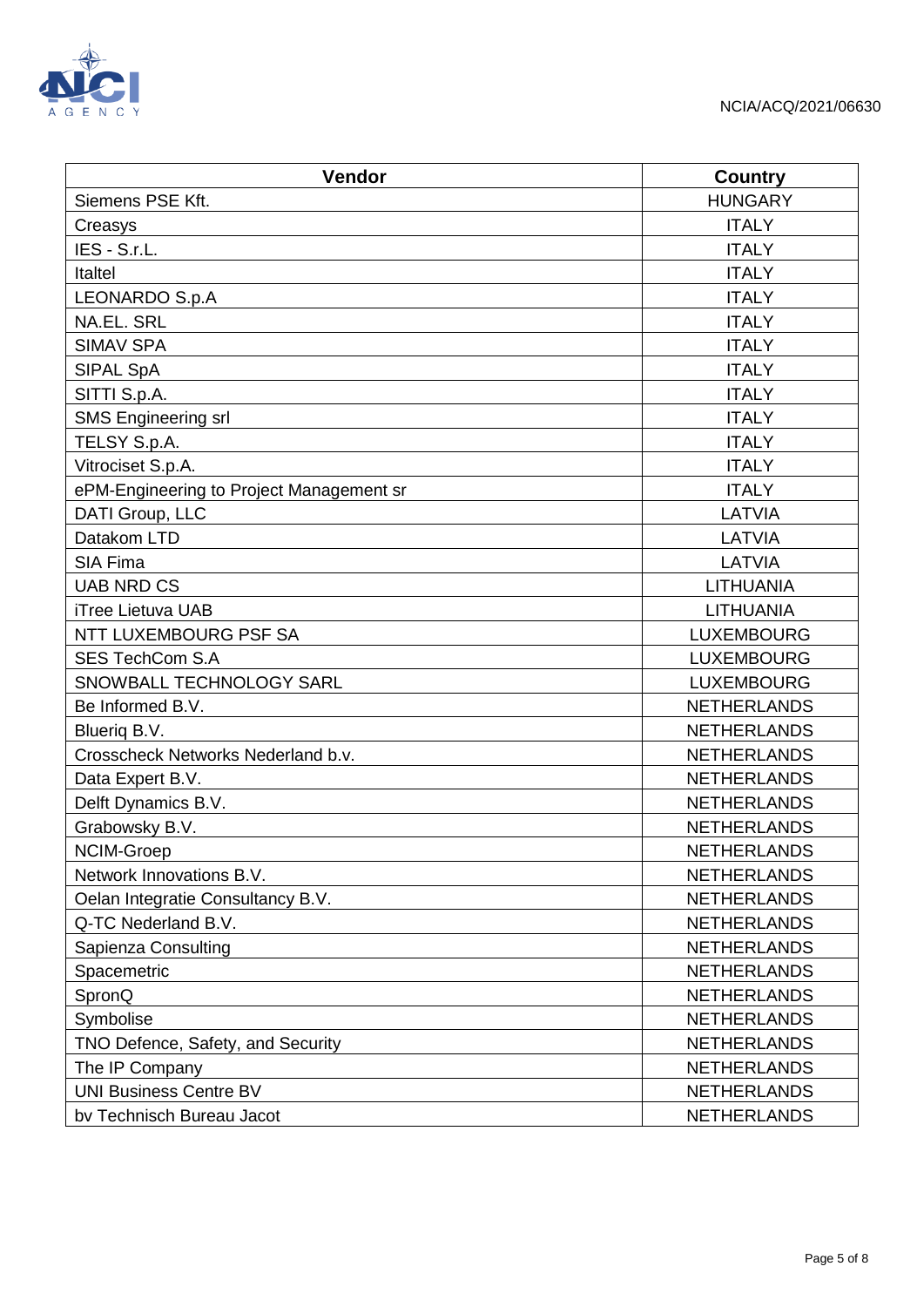

| Vendor                                           | <b>Country</b>        |
|--------------------------------------------------|-----------------------|
| Thales Norway AS                                 | <b>NORWAY</b>         |
| <b>EXENCE S.A.</b>                               | <b>POLAND</b>         |
| <b>MGR Integration Solutions Polska</b>          | <b>POLAND</b>         |
| Newind sp. z o.o.                                | <b>POLAND</b>         |
| <b>ATOS Convergence Creators SRL</b>             | <b>ROMANIA</b>        |
| <b>Interactive Software SRL</b>                  | <b>ROMANIA</b>        |
| <b>Romsys SRL</b>                                | <b>ROMANIA</b>        |
| <b>SC SIVECO Romania SA</b>                      | <b>ROMANIA</b>        |
| InterWay, s.r.o.                                 | <b>SLOVAKIA</b>       |
| <b>EVERIS</b>                                    | <b>SPAIN</b>          |
| KRC ESPAÑOLA, S.A.                               | <b>SPAIN</b>          |
| Nextel Aerospace Defence and Security            | <b>SPAIN</b>          |
| Atos Bilisim ve Danismanlik A.S.                 | <b>TURKEY</b>         |
| <b>BITES Defence and Aerospace Technologies</b>  | <b>TURKEY</b>         |
| <b>BIZNET</b>                                    | <b>TURKEY</b>         |
| C TECH Bilisim Tek. San ve Tic A.S.              | <b>TURKEY</b>         |
| ESEN SISTEM ENTEGRASYON VE MUHENDISLIK           | <b>TURKEY</b>         |
| HAVELSAN Hava Elektronik San. Ve Tic A.S.        | <b>TURKEY</b>         |
| ICterra Bilgi ve Iletisim Teknolojileri          | <b>TURKEY</b>         |
| <b>MANTIS Software &amp; Consultancy Company</b> | <b>TURKEY</b>         |
| Milsoft Yazilim Teknolojileri A.S.               | <b>TURKEY</b>         |
| <b>OBSS TEKNOLOJI A.S.</b>                       | <b>TURKEY</b>         |
| Onur Mühendislik Anonim Sirketi                  | <b>TURKEY</b>         |
| SDT Uzay Ve Savunma Teknolojileri Anonim         | <b>TURKEY</b>         |
| Simsoft Computer Technologies Ltd                | <b>TURKEY</b>         |
| <b>TUBITAK BILGEM</b>                            | <b>TURKEY</b>         |
| 4C Europe UK Ltd                                 | <b>UNITED KINGDOM</b> |
| 6point6 Limited                                  | <b>UNITED KINGDOM</b> |
| Arke Ltd.                                        | <b>UNITED KINGDOM</b> |
| <b>CDW Limited</b>                               | <b>UNITED KINGDOM</b> |
| <b>CISTOR LTD</b>                                | <b>UNITED KINGDOM</b> |
| <b>Crea8tive Mix Consulting</b>                  | <b>UNITED KINGDOM</b> |
| Elbit Systems UK                                 | <b>UNITED KINGDOM</b> |
| <b>Evidence Talks Ltd</b>                        | <b>UNITED KINGDOM</b> |
| <b>Graffica Ltd</b>                              | <b>UNITED KINGDOM</b> |
| Info-Assure LTD.                                 | <b>UNITED KINGDOM</b> |
| Intelligent Software Solutions Global, L         | <b>UNITED KINGDOM</b> |
| Leonardo MW LTDSelex ES Limited                  | <b>UNITED KINGDOM</b> |
| <b>Mass Consultants Ltd</b>                      | <b>UNITED KINGDOM</b> |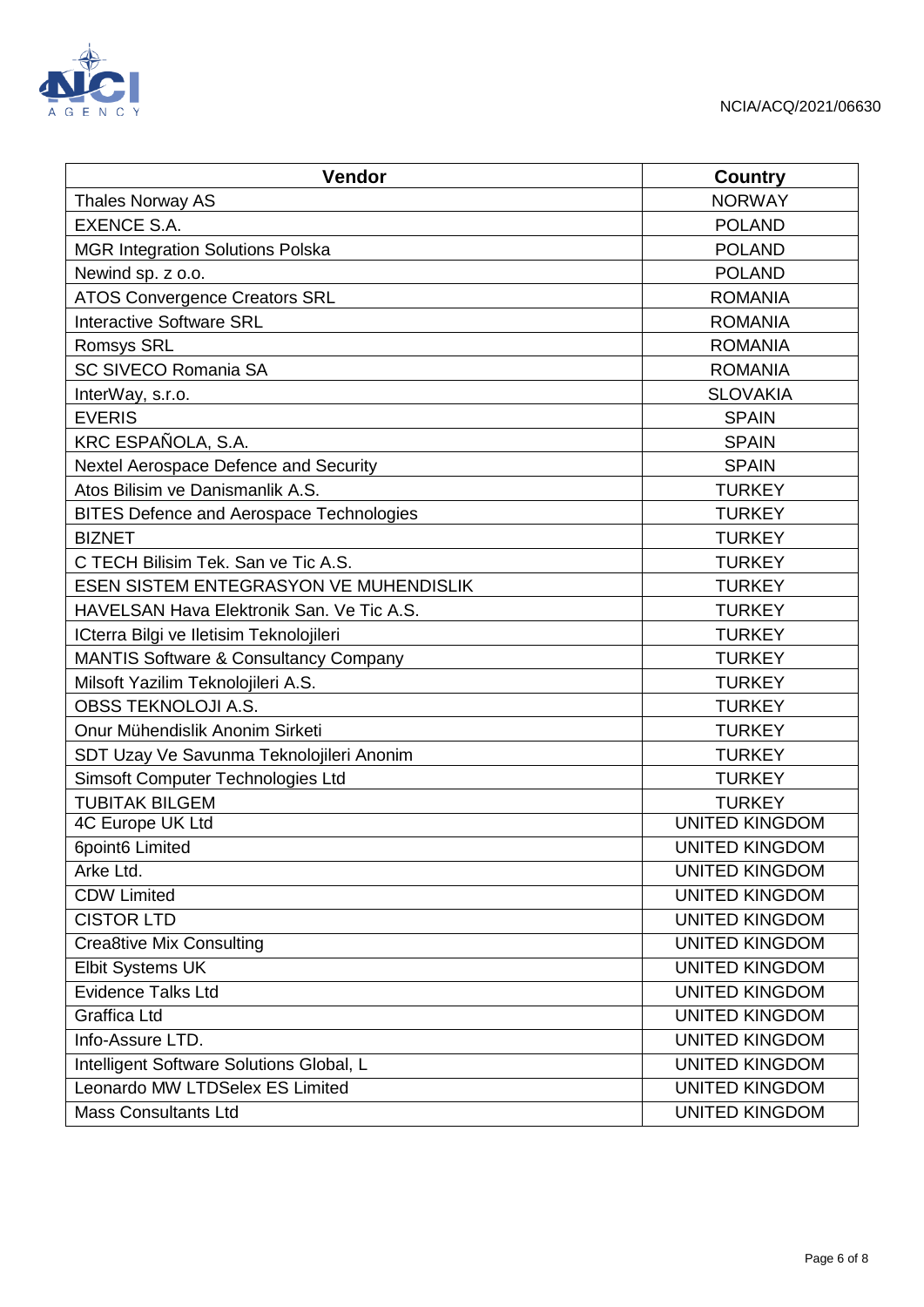

| Vendor                                       | <b>Country</b>        |
|----------------------------------------------|-----------------------|
| Palantir Technologies UK                     | <b>UNITED KINGDOM</b> |
| QualiWare ApS                                | <b>UNITED KINGDOM</b> |
| Quanta                                       | <b>UNITED KINGDOM</b> |
| <b>Steatite Limited</b>                      | <b>UNITED KINGDOM</b> |
| Storm Technologies Ltd                       | <b>UNITED KINGDOM</b> |
| <b>TRICIS LIMITED</b>                        | <b>UNITED KINGDOM</b> |
| <b>Total IA Ltd</b>                          | <b>UNITED KINGDOM</b> |
| 4K Solutions, LLC                            | <b>UNITED STATES</b>  |
| A-T Solutions, Inc.                          | <b>UNITED STATES</b>  |
| AATD, LLC                                    | <b>UNITED STATES</b>  |
| <b>AS GLOBAL</b>                             | <b>UNITED STATES</b>  |
| AVI Systems Inc.                             | <b>UNITED STATES</b>  |
| Accelera Solutions, Inc.                     | <b>UNITED STATES</b>  |
| <b>Arrowhead Alliance LLC</b>                | <b>UNITED STATES</b>  |
| Avepoint Public Sector, INC                  | <b>UNITED STATES</b>  |
| <b>Blue Canopy Group, LLC</b>                | <b>UNITED STATES</b>  |
| <b>Blue Sky Network</b>                      | <b>UNITED STATES</b>  |
| Creative Information Technology, Inc.        | <b>UNITED STATES</b>  |
| <b>CyFIR LLC</b>                             | <b>UNITED STATES</b>  |
| DataPath Inc                                 | <b>UNITED STATES</b>  |
| GOOGOZ.COM, INC.                             | <b>UNITED STATES</b>  |
| <b>ICS-NETT, INC</b>                         | <b>UNITED STATES</b>  |
| <b>ISSTSPi</b>                               | <b>UNITED STATES</b>  |
| Information Unlimited Inc.                   | <b>UNITED STATES</b>  |
| <b>Kymeta Corporation</b>                    | <b>UNITED STATES</b>  |
| <b>LEIDOS</b> Inc                            | <b>UNITED STATES</b>  |
| <b>MAG DS Corp</b>                           | <b>UNITED STATES</b>  |
| <b>Nexus LCM</b>                             | <b>UNITED STATES</b>  |
| Novitas Group LLC                            | <b>UNITED STATES</b>  |
| <b>OMNI Consulting Solutions, LLC</b>        | <b>UNITED STATES</b>  |
| OneVUE Consulting LLC                        | <b>UNITED STATES</b>  |
| Packet Forensics, LLC                        | <b>UNITED STATES</b>  |
| Paraben Corporation                          | <b>UNITED STATES</b>  |
| Pifinity, Inc. DBA StorageHawk               | <b>UNITED STATES</b>  |
| PlanIT Group LLC                             | <b>UNITED STATES</b>  |
| Polaris Alpha                                | <b>UNITED STATES</b>  |
| Presidio Networked Solutions, Inc            | <b>UNITED STATES</b>  |
| <b>Strategic Operational Solutions, Inc.</b> | <b>UNITED STATES</b>  |
| Sub U Systems, Inc.                          | <b>UNITED STATES</b>  |